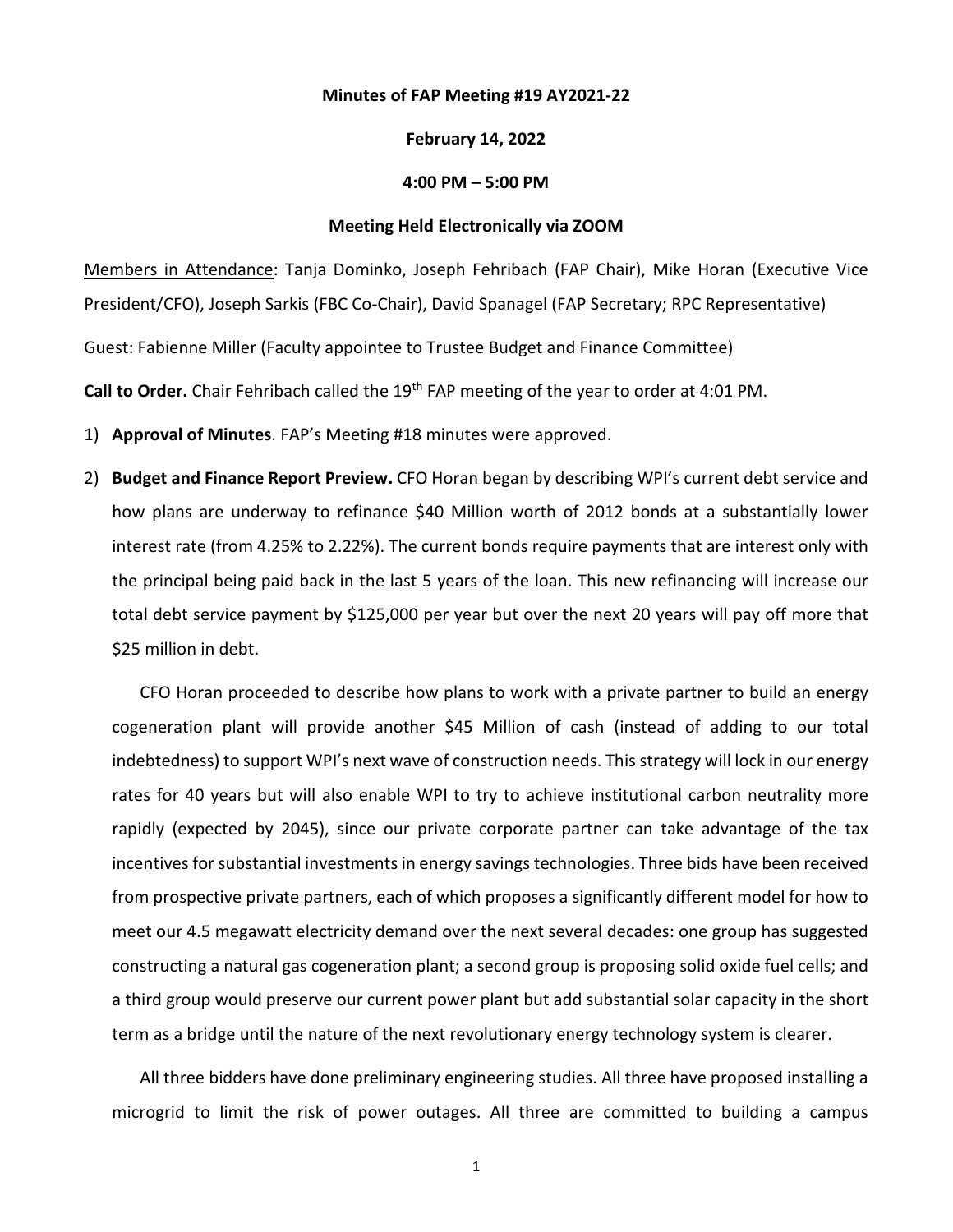Sustainability Center where research and teaching focused on energy issues can be promoted. Some interested students were invited to hear the presentations by these bidders, and the Committee reviewing these bids includes four Trustees, two faculty members (Profs. Strauss and Mathisen) of the Sustainability Committee, and some staff members from the Facilities Department. The choice of whom to work with will come down to the following criteria: return on investment considerations; cultural fit with WPI; and whose plans seem to be the most forward-looking. CFO Horan hopes to be able to announce a vendor/partner choice in time for the May 2022 Trustee meetings. Then the cogeneration construction project will go into a design phase while the \$45 Million of cash will become available for WPI's other impending capital needs.

Regarding the key parameters for developing the next year's budget that Trustees expect to hear about during this winter meeting stage of annual budget preparation, CFO Horan indicated that he is not recommending a specific salary increase pool amount yet, noting that inflationary pressures and other concerns around compensation require more flexible thinking until the final budget is ready in May 2022. He did say that the working model places a few stakes in the ground: an incoming first year undergraduate enrollment target of 1350 students (+/- 25 students) with enhanced diversity to be achieved by increasing the tuition discount rate from 47% to 49% for freshmen; fixed costs estimated to increase by 2.9%; tuition, room and board fees for undergraduates to increase by 2.5%, and graduate tuition rates to remain flat; the endowment draw would be reduced from 4.7% to 4.6% of the (12 quarters trailing average value of the endowment). Campus housing investments in the Town Home apartments (100 rooms) and South Village (150 rooms) are expected to help with next year's revenue.

A snapshot of the current year's operating budget projects a surplus of ~\$7 Million (\$6.3 Million of which depends on expected FEMA reimbursements for Covid-related expenditures). CFO Horan added that the cost of administering our Covid tests has continued to drop significantly to the point where they now cost only about \$8/test.

FBC Co-Chair Sarkis asked whether the 9.5% retirement contribution decision was under reconsideration in the light of the still fluid salary pool size parameter amount and the fact that retirement constitutes a significant portion of the total compensation package for WPI employees. CFO Horan responded that the current labor market is forcing us to "rethink everything." He also noted that WPI's new Vice President for Talent and Inclusion is looking at other benefits

2